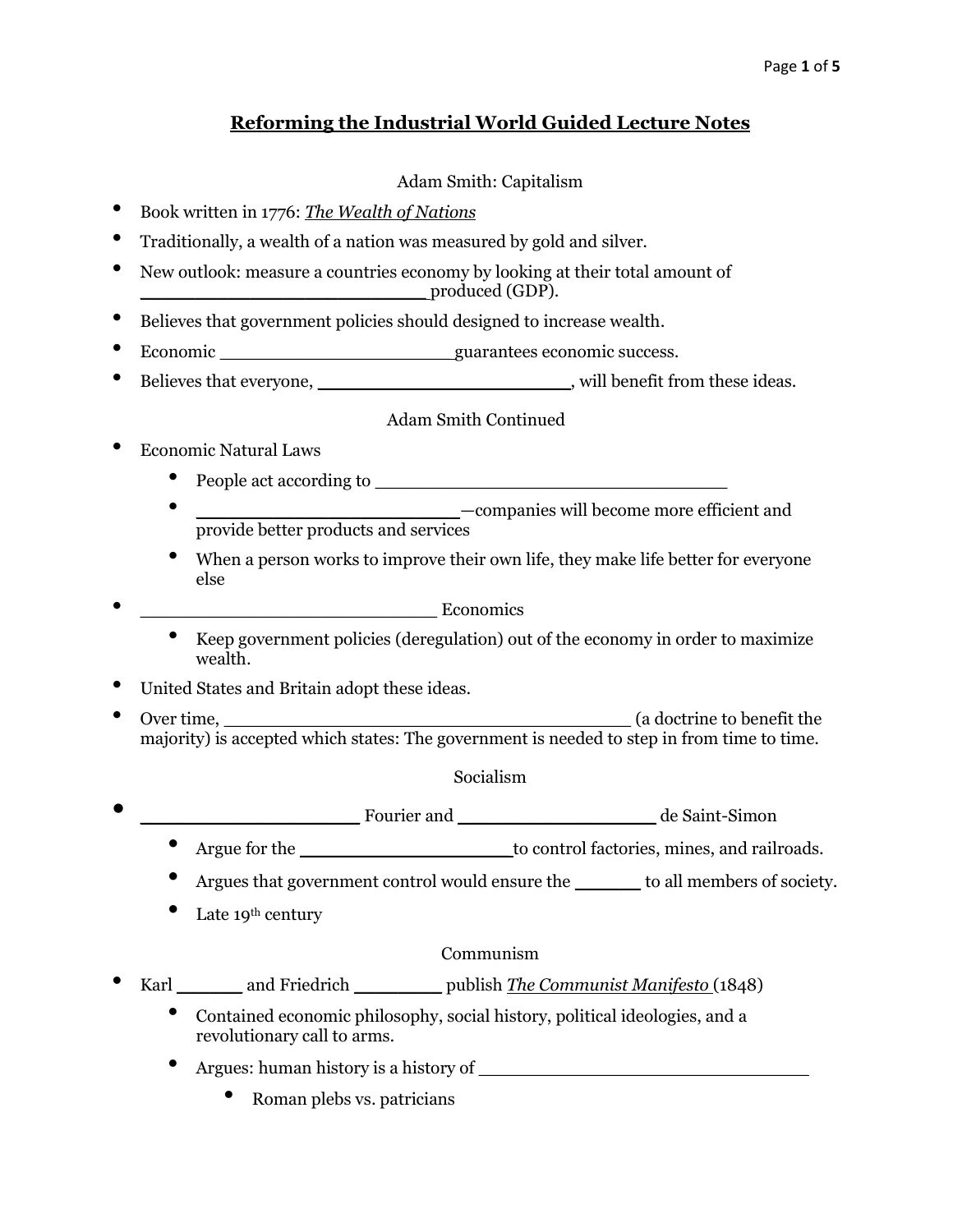- Feudal lords vs. serfs
- <sup>19</sup>th century urban working class (proletariat) vs the middle class (bourgeois)

#### Communism continued

- Marx and Engels predict: \_\_\_\_\_\_\_\_\_\_\_\_\_\_\_\_\_\_\_\_\_\_\_ will overthrow the capitalists order and over time would be run by a utopian communist society.
- Believes revolutionary change would happen in \_\_\_\_\_\_\_\_\_\_\_\_\_\_\_\_\_
	- <sup>1</sup> st Workers would seize the means of production and overthrow the government
	- <sup>2</sup>nd Workers will create a \_\_\_\_\_\_\_\_\_\_\_\_\_\_\_\_\_\_\_\_\_\_\_\_\_ of the proletariat.
		- Seize all private property
		- Redistribute property equitably
	- $3<sup>rd</sup>$  Once equality is established, the need for \_\_\_\_\_\_\_\_\_\_\_\_\_\_\_\_\_\_\_\_\_\_\_ would wither away. People will live in a purely communist society.
		- Means of production would be controlled \_\_\_\_\_\_\_\_\_\_\_\_\_\_\_\_\_\_\_ and operated by the people for the public good.

## Communist Revolutions

- Marxist ideas have spread to other parts of the world
	- $\qquad \qquad \qquad$  (for this time period).
	- None of these revolutions resulted in the complete vision of \_\_\_\_\_\_\_\_\_\_\_\_\_\_\_\_\_
	- Each revolution stalls at the "dictatorship of the proletariat" because in all cases, the communist bosses \_\_\_\_\_\_\_\_\_\_\_\_\_\_\_\_\_\_\_\_\_\_\_\_\_\_\_\_\_\_\_\_\_\_\_\_. The communist government will not give the means of production back to the people.

#### Karl Marx: Marxism

- Karl Marx joins The \_\_\_\_\_\_\_\_\_\_\_\_\_\_\_\_\_\_\_\_\_\_\_\_\_\_\_\_\_\_\_\_\_\_\_\_\_\_\_\_\_\_\_\_\_\_\_\_\_
	- More people join.
	- The Reichstag fears this ideology.
	- Germany will create laws to curb their growth.
	- Adolph Hitler will join this party in the  $20<sup>th</sup>$  century.

## Roles of men and women

- Men are expected to be better at \_\_\_\_\_\_\_\_\_\_\_\_\_\_\_\_\_\_\_\_\_.
- Women are expected to be \_\_\_\_\_\_\_\_\_\_\_\_\_\_\_\_\_\_\_\_\_\_\_\_\_\_\_\_\_\_\_\_.
- Victorian Morality
	- Moral views of the middle class

#### New Social Classes

- The industrial \_\_\_\_\_\_\_\_\_\_\_\_\_\_\_\_\_\_\_\_\_\_\_\_\_\_\_\_\_\_\_. (bourgeois)
- Included lawyers, doctors, teachers, government officials.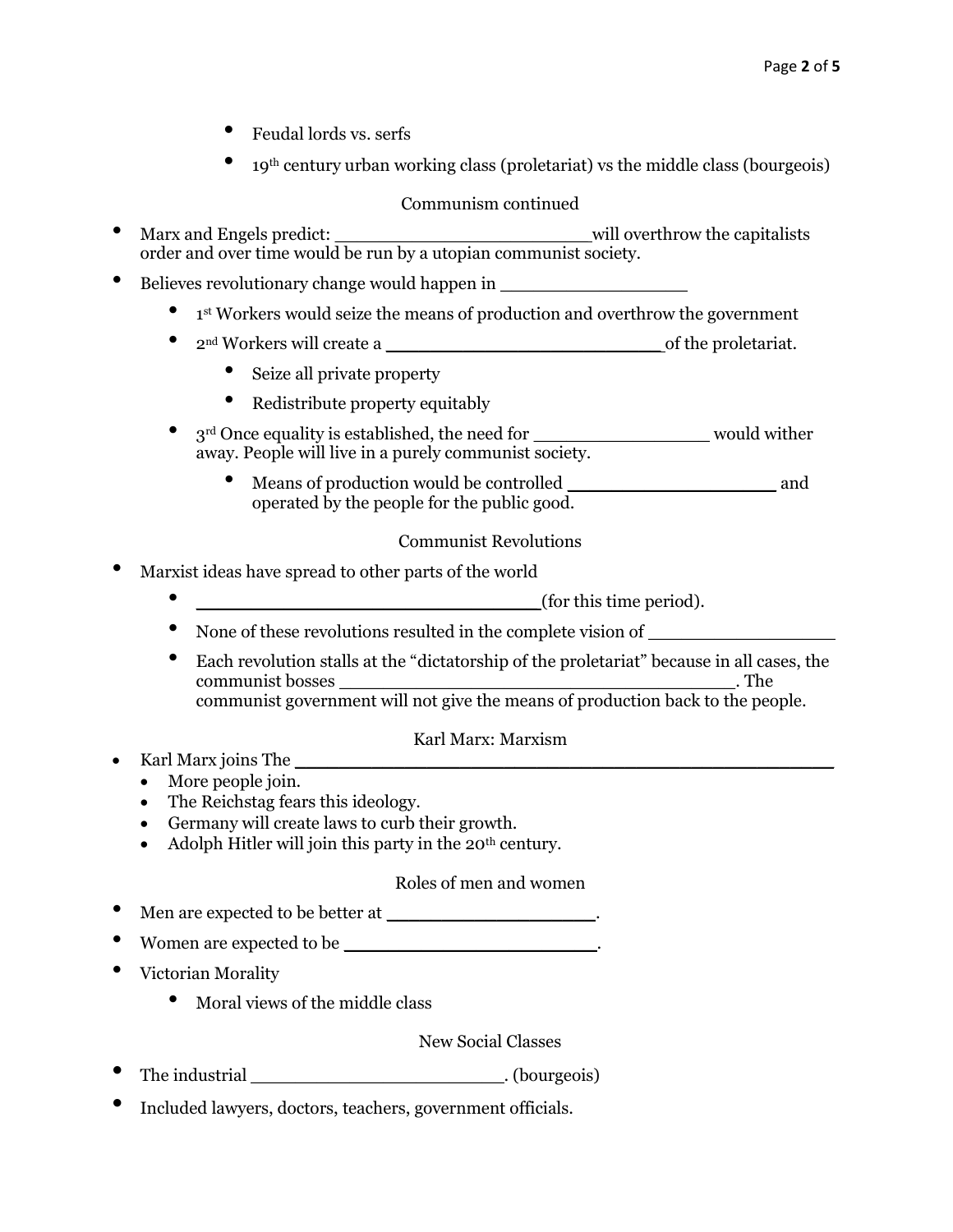• Sought to \_\_\_\_\_\_\_\_\_\_\_\_\_\_\_\_\_\_\_\_\_\_\_\_\_\_ themselves from the working classes.

Social Impact 1: Schools

- Industrial countries:
	- Schools used to train people how to work in an industrial society
		-
		-
		- \_\_\_\_\_\_\_\_\_\_\_\_\_\_\_\_\_\_\_\_\_\_\_

## Social Impact 2: Increase food

- Irish Potato Famine
	- Relied on a crop
		- Failed: \_\_\_\_\_\_\_\_\_\_\_\_\_\_\_\_\_\_
	- Massive Emigration
		- London
		- New York City

## Social Impact 3: Urbanization

- People move to
- Poor or lower income people were dramatically affected by poor living conditions
- Rapid building of \_\_\_\_\_\_\_\_\_ and \_\_\_\_\_\_\_\_\_\_\_\_\_
	- Dirty
	- Pollution
	- Crowded
	- Disease
	- Lack of police
	- Lack of fire departments
	- Fires are common
	- Lack of clean water
- Nicknamed "\_\_\_\_\_\_\_\_\_\_\_\_\_\_\_\_\_\_\_\_\_\_\_\_\_\_"

Social Impact 4: JOBS

- Family Unit Breakdown!!!
	- *\_\_\_\_\_\_\_\_\_\_\_\_\_\_\_\_\_\_\_\_\_\_\_\_\_\_\_\_\_\_\_\_\_\_\_\_\_\_\_\_\_\_\_\_\_\_\_*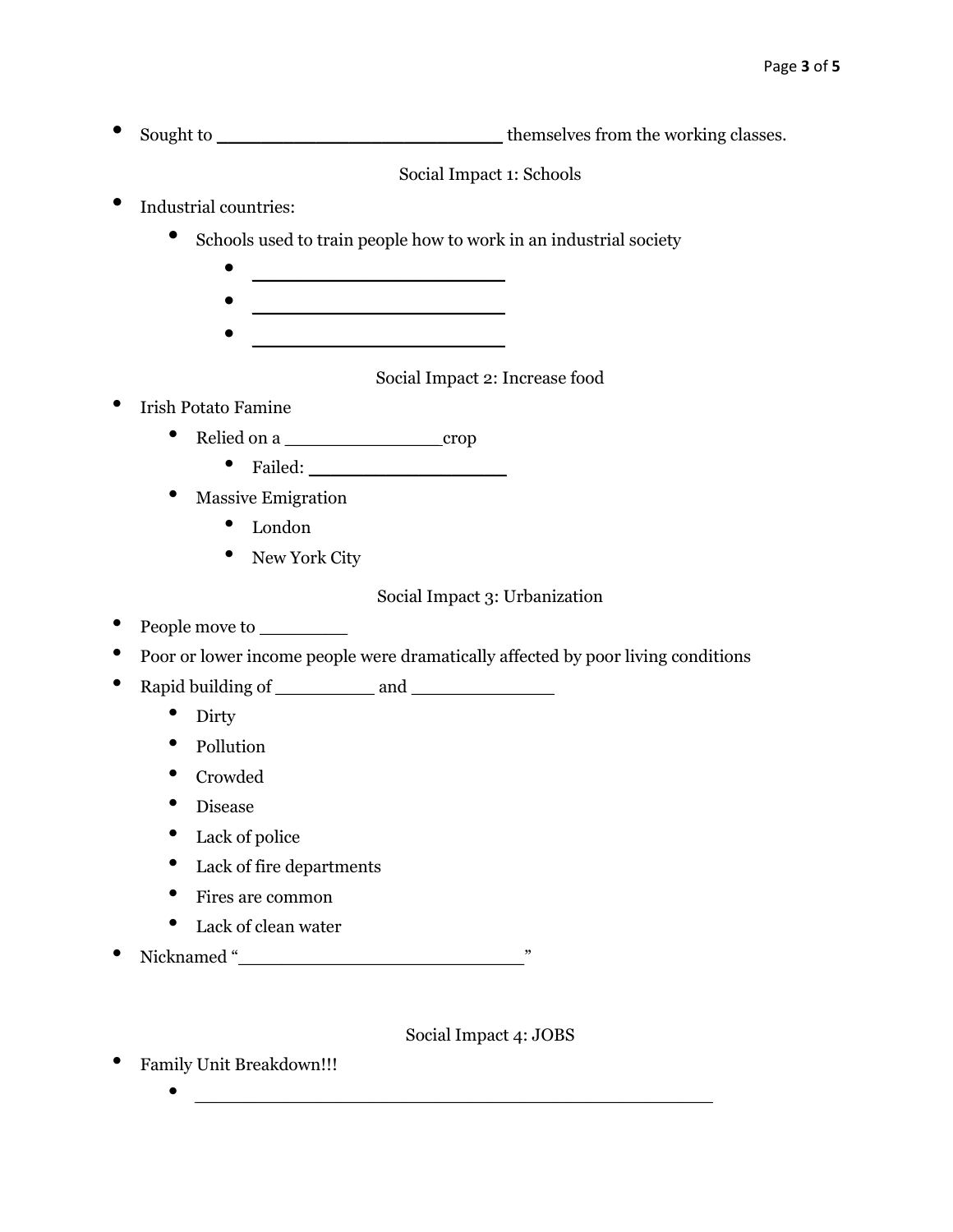- Women and Children: Hired
	- Paid them \_\_\_\_\_\_\_\_\_\_\_\_
- Men cost more
	- Family
	- Home/rent
- Impact of men not working:
	- Drink in pubs/taverns
		- Rise in alcoholism
		- Rise in death related to alcoholism

• \_\_\_\_\_\_\_\_\_\_\_\_\_\_\_\_\_\_\_\_\_\_\_\_\_\_\_\_\_\_\_

Social Impact 5: Work Conditions

- Dirty
- Long hours 14-16 hour days
- Unsafe
- Unfair pay
- Employed many **the including homeless children**
- Children as young as 5 would work

# Reform Laws: The 1802 Factory Act (Britain)

- The master or mistress of the \_\_\_\_\_\_\_\_\_\_\_\_\_\_\_\_\_\_\_\_\_\_\_\_\_ must observe the law.
- All rooms in a factory are to be \_\_\_\_\_\_\_\_\_\_\_\_\_\_\_\_\_\_\_\_\_\_\_\_\_\_twice a year and duly ventilated.
- Every apprentice is to be supplied with \_\_\_\_\_\_\_\_\_\_\_\_\_\_\_complete suits of clothing with suitable linen, stockings, hats and shoes.
- The hours of work of apprentices are not to exceed \_\_\_\_\_\_\_\_\_\_\_\_\_\_\_\_\_\_\_, nor commence before six in the morning, nor conclude before nine at night.

## Reform Laws Continued

(5) They are to be instructed every working day during the first four years of apprenticeship in

- \_\_\_\_\_\_\_\_\_\_\_\_\_\_\_\_\_\_\_\_\_\_\_\_\_\_\_\_\_\_\_\_\_\_\_\_\_\_\_\_\_\_\_\_\_\_. (6) Male and female apprentices are to be provided with separate sleeping apartments, and not more than two to sleep in one bed.
- (7) On Sunday they are to be instructed in the principles of the \_\_\_\_\_\_\_\_\_\_\_\_\_\_\_\_ religion.